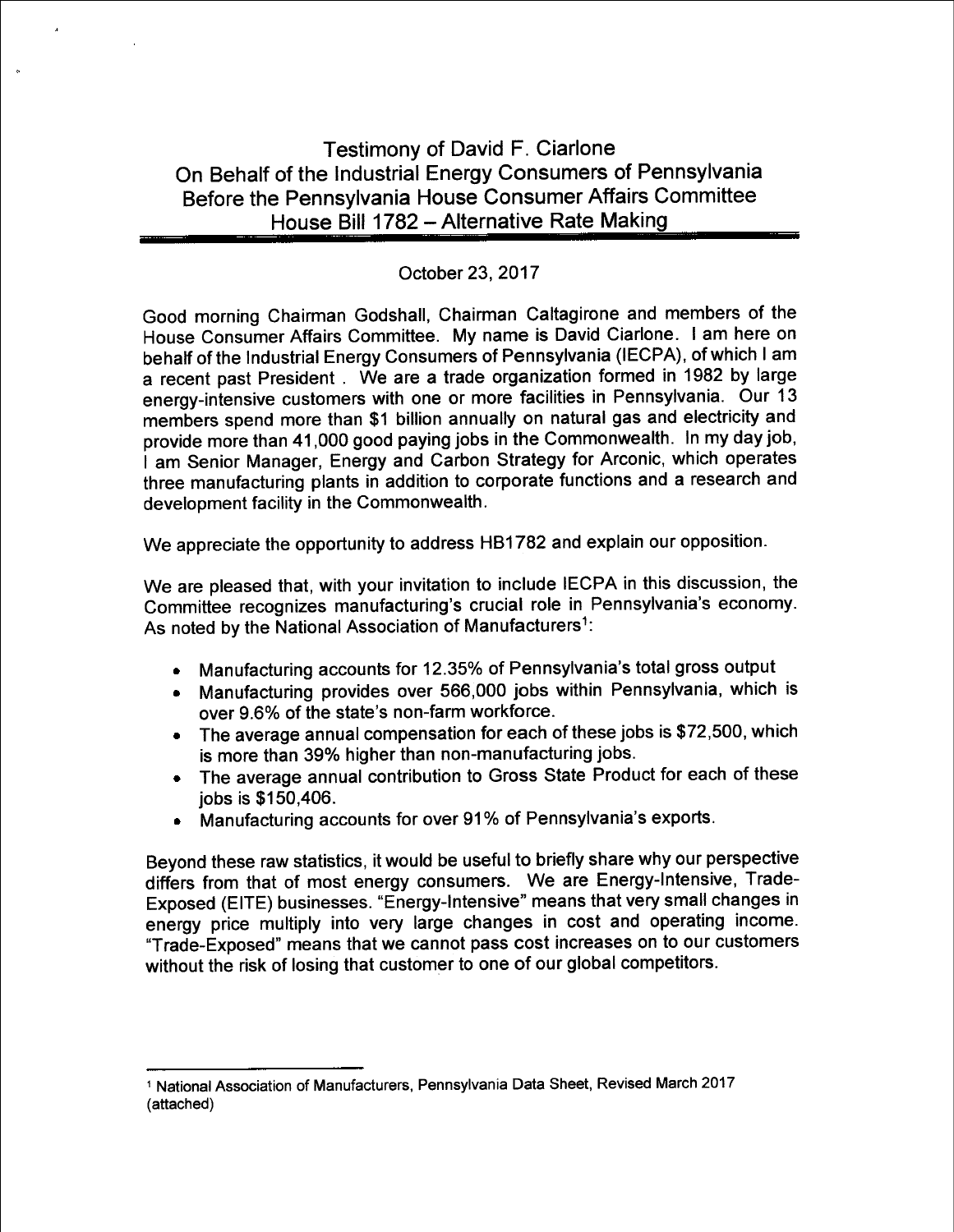As we have shared with this Committee in the past, our EITE nature demands that we assess all energy policy proposals using five criteria:

- Affordability is the measure by which our energy price compares favorably to the costs paid by our competition and sister facilities in other states. This is not limited to a simple comparison of energy costs. It includes consideration of the degree to which energy costs contribute to a competitive advantage in total cost of production.
- Reliability is important in three dimensions. First is our ability to maintain production schedules and customer retention by keeping our promises to our customers on delivery dates. Second is our ability to maintain our production facilities free of damage due to unscheduled disruptions in operations. Finally, and most important, is our ability to maintain a safe work place. Sudden, unplanned stoppages to operating equipment is extremely hazardous. e
- Stability is important because our stakeholders demand financial results that do not vary wildly month to month. Energy prices that are not stable discourage investment in future projects.
- Predictability is important because our stakeholders need to trust that we can write long-term business plans on which we can reliably deliver. Unpredictable energy costs undermine the confidence in our long-term business plans, which also discourages investment in future projects.
- <u>Sustainability</u> has two dimensions. The first is our responsibility to be good stewards of the environment, while the second is our responsibility to the long-term success of our business and that of our suppliers. Maintaining focus on both of these dimensions require a focus and a commitment to the long-term.

It is from this perspective and by using these criteria that we oppose HB1782.

For reasons that we will explain, we oppose HB1782 on three different grounds:

- l The Bill is Overly Broad
- 2 The Bill Seeks to Put Utility Rates Beyond Reasonable Scrutiny
- 3. The Bill Aims to Protect the Utility at the Expense of its Customers

### 1. The Bill is Overly Broad

As drafted. it is difficult to understand what HBI 782 is trying to accomplish and it is impossible to determine what it would cost. In less than four pages HB1782 lists five or six alternative ratemaking mechanisms  $-$  three of which it defines for the  $first time<sup>2</sup> - and authorities the Public Utility Commission (PUC) to approve rates$ 

<sup>&</sup>lt;sup>2</sup> For example, HB1782 defines the term "distributed energy resource" so broadly that it could be almost any asset or practice that was not a baseload generation station owned by a utility affiliate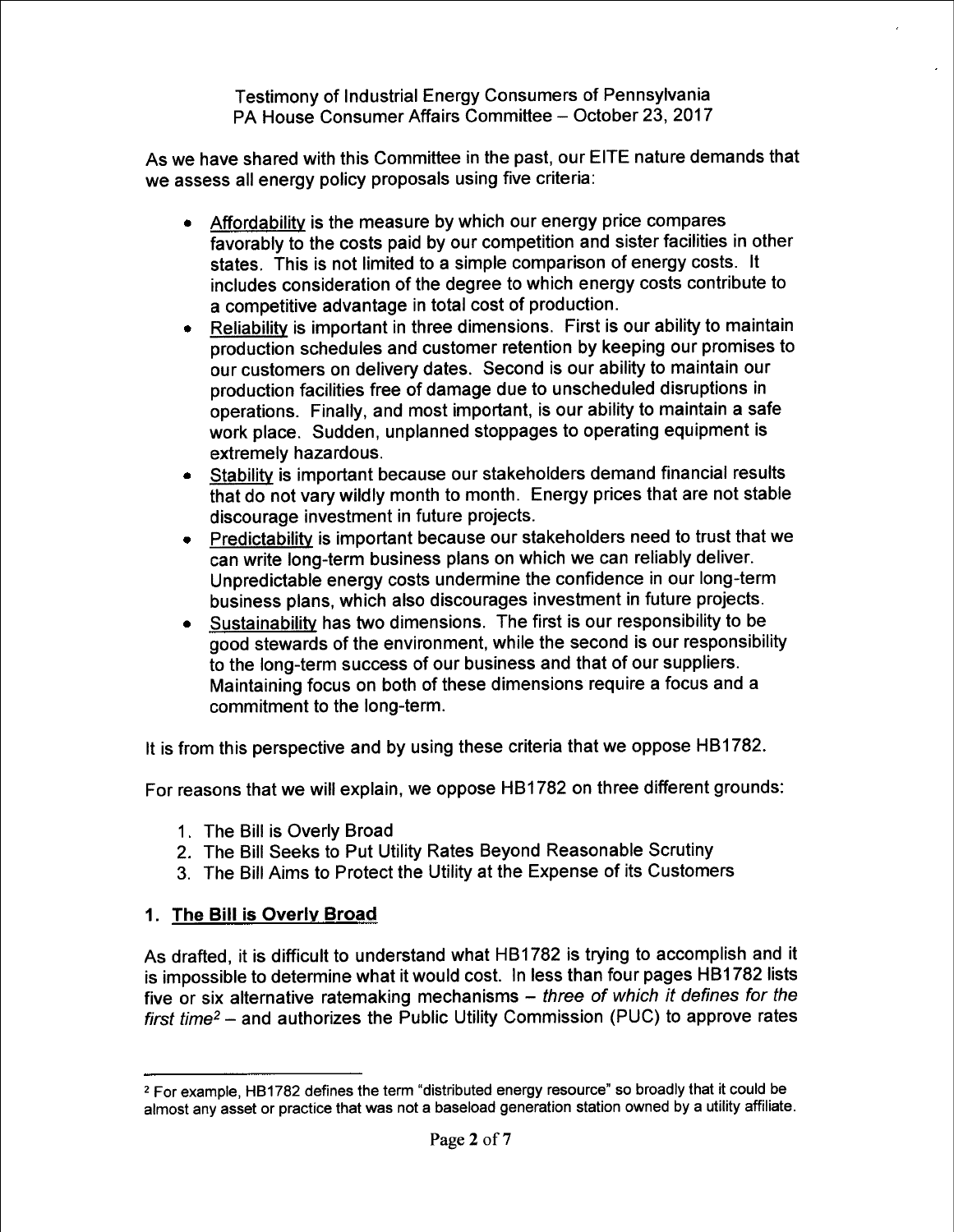that include any them either individually or in combination – and that's it. The sheer sweep of this Bill is breathtaking.

To its great credit, the PUC has invested a great deal of time and effort exploring the concepts and mechanisms of alternate ratemaking. and, one must infer, developing an extensive and detailed record. In docketing those hearings and for the subsequent filings, the PUC asked several specific questions to which it sought detailed answers. IECPA was pleased to share our views in detailed testimony delivered to an En Banc hearing of the PUC in 2016<sup>3</sup> (copy attached). Several other parties also contributed their own extensive testimony.

By way of example, "*decoupling*" was a key focus of the PUC's hearings. HB1782 provides a simple 5-line definition for the term "decoupling mechanism"4. An unbriefed member of the General Assembly would be excused for not being aware that this simple term contains a wide array of concepts and specific mechanisms; that each specific decoupling mechanism impacts different classes of customers in different ways; and that Pennsylvania's larger industrial customers are, for all intents and purposes, already "decoupled". We are concerned that an insufficiently defined "decoupling mechanism" could inadvertently create a situation in which costs could be allocated to industrial customers in violation of the principle of 'cost causation<sup>5</sup> and to the detriment of manufacturing in Pennsylvania.

We expect the PUC to have a great deal to say on the whole area of alternate ratemaking including findings and recommendations. We also expect to ratemaking, including findings and recommendations. participate in a robust discussion of those findings and recommendations once they are introduced to the General Assembly.

Contrary to this orderly process, HB1782 would preempt discussion and give the PUC authorities that it may not seek using terms in ways that it might not define. In this haste, HB1782 not only puts the cart before the horse, it denies itself the benefit of the thorough record being developed by the PUC. The General Assembly should resist a rush to legislation with vaguely defined mechanisms and indeterminate customer costs. We should wait for the PUC.

### 2. The Bill Seeks to Put Utility Rates Beyond Reasonable Scrutiny

In addition to the decoupling mechanism, discussed above, HB1782 introduces Pennsylvania to four other ratemaking mechanisms<sup>6</sup>:

- Performance-based rates:
- Formula rates:

<sup>3</sup> Industrial Energy Consumers of Pennsylvania. Testimony to Pennsylvania Public Utility Commission En Banc Hearing on Alternate Rate Making Methodologies, February 25, 2016 4 House Bill 1782. Printer's No. 2418. Page 3. lines 16-2

<sup>&</sup>lt;sup>5</sup> 'Cost Causation' is a common term in ratemaking meaning simply that the person who causes or benefits from a cost should pay that cost.

<sup>6</sup> House Bill 1782. Printer's No. 2418, listed on Page 2, lines 21-26 and defined on pages 3 and 4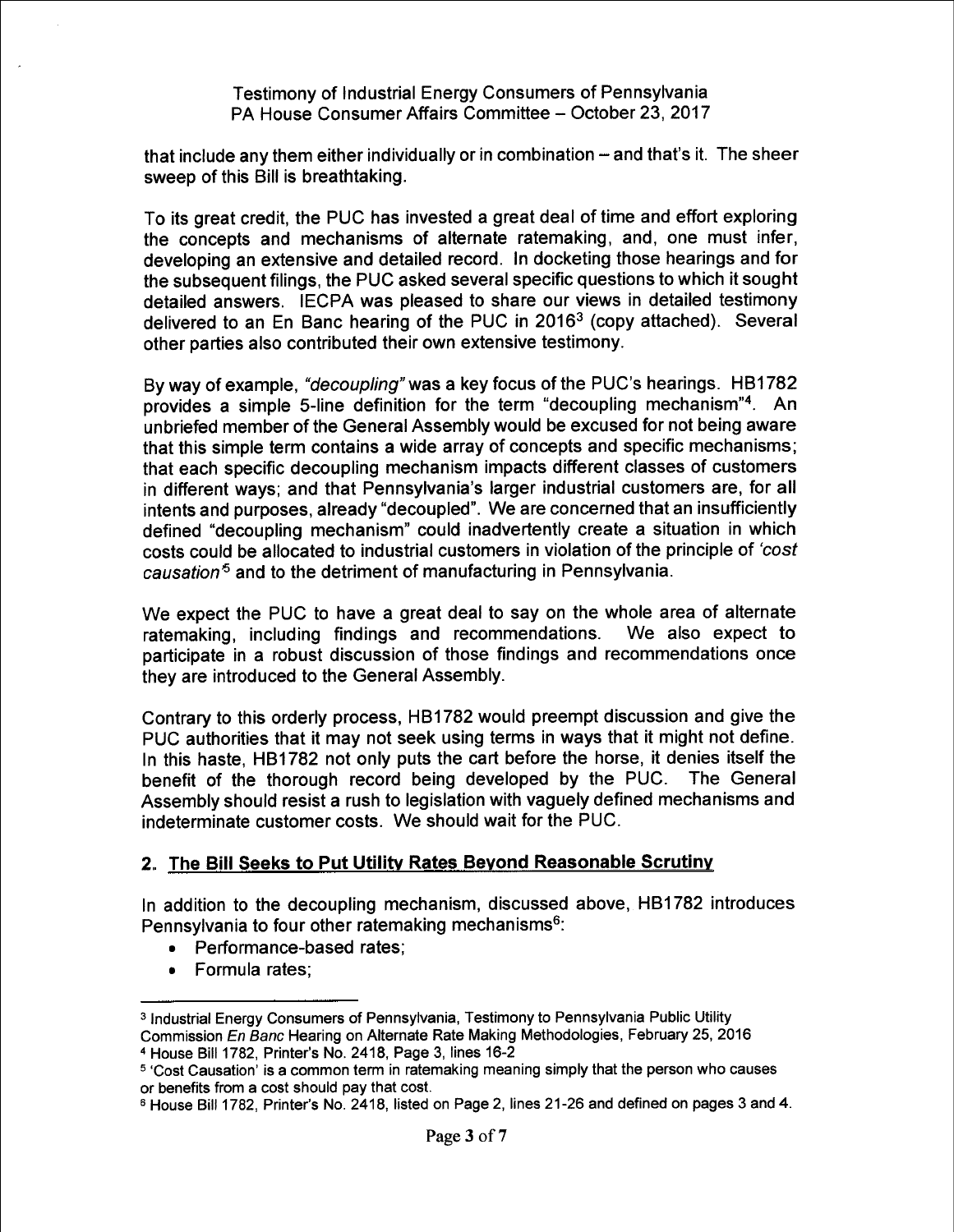- Multi-year rate plans; and
- 8 "cost-recovery mechanisms and rates to support and fully recover the allocated costs to deploy infrastructure and distributed energy resources"

All four of these mechanisms share a common consequence: they would increase the distance between utility distribution rates and reasonable scrutiny by the PUC.

The fourth of these mechanisms is not even a mechanism. In keeping with the general lack of specificity of HB1782, it is an entire category of undefined mechanisms.

"Performance-based rates" mechanisms are particularly out of place in 2017. The idea of awarding higher returns to utilities that keep their social contract is contrary to the present flow of events in which large energy companies, who were once regulated utilities, are abandoning their various troubled merchant businesses for the safety of regulated cost-based rates.

Both "formula rates" and "multi-year rate plans" create the risk of single-issue ratemaking. Single-issue ratemaking is a practice that state commissions usually try to avoid. Single-issue ratemaking adjusts rates by looking at only one or a small number of cost inputs while deliberately sidestepping the comprehensive assessment provided by a rate case. Our experience shows that because they measure only a small number of carefully selected inputs, these exercises almost always result in rate increases, even in cases where costs and conditions across the utility's entire business would justify a rate decrease.

We frequently hear utilities offering to spare us the trouble and cost of rate cases, but the facts do not reveal these offers as being particularly generous. A rate case is actually a straightforward matter of totaling assets, expenses and customers, setting a fair return on the assets and allocating the costs among the customers. The great complexity of most rate cases can be directly related to the passage of long periods of time since the last rate case. We contend that more frequent rate cases would result in less complex, less onerous and less costly rate cases. Further, with respect to the cost of rate cases, the utilities' complaints are empty because, in the end, it is only the customers who bear those costs. As the largest customers and. hence, the largest bearer of those costs, IECPA believes that the transparency and discipline imposed upon a utility by an appropriately skeptical PUC is well worth the cost of the routine rate case every few years or so. On the other hand, our experience has shown that a utility that believes it is under-earning its allowed rate of return is most eager to file a new rate case.

It is for these reasons that the General Assembly should resist HB1782 and the insufficiently controlled utility rates that would be the inevitable consequence of incorporating such loosely defined ratemaking mechanisms into statute.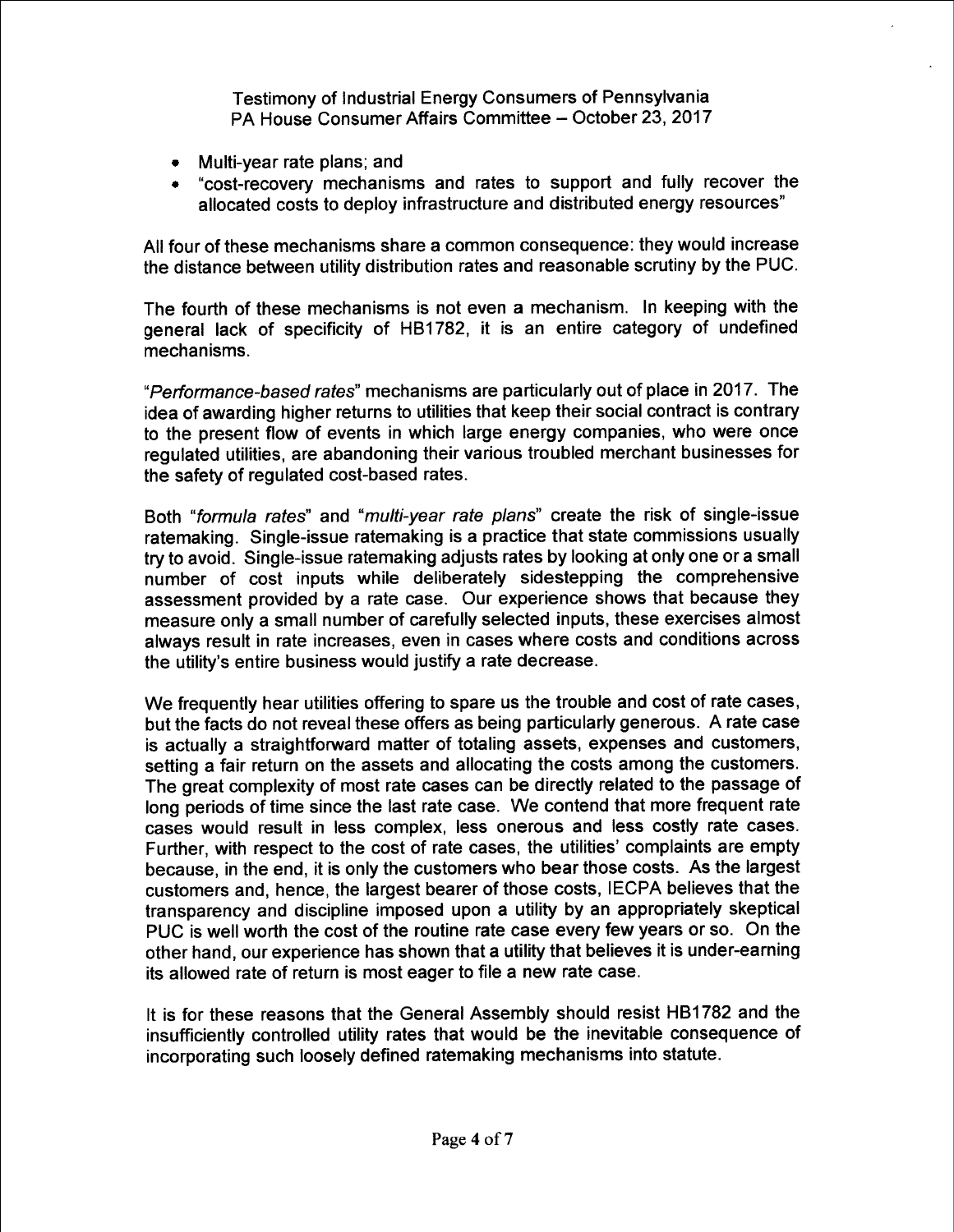## 3. The Bill Aims to Protect the Utility at the Expense of its Customers

If passed into law, HB1782 would be one more step down the path leading away from the basic social compact of utility regulation. Public utilities are created and authorized as state-sanctioned monopolies to provide a service that a market cannot efficiently provide. The role of regulation and state regulatory commissions is to protect the customers (ratepayers) from the monopoly. Too often, in recent years, legislative assemblies in many states have passed well-intended laws that function to protect the utility from the ratepayer. With its focus on the wellbeing of the utility, HB1728 represents a continuation of this trend.

Our policy principle of "Sustainability" (described above) drives IECPA to ensure that all our suppliers  $-$  including our utilities  $-$  operate businesses with returns sufficient to assure their efficient operation far into the future. We seek only a fair bargain. We believe that our utilities should recover all their prudently incurred costs while earning a fair return on their invested capital, but not one dollar more. The vague language of HB1782 does not give ratepayers the tools we need at the PUC keep the bargain fair.

#### Some Alternative Suggestions

It is beyond debate that growth manufacturing and advanced manufacturing jobs is essential to a widely shared, sustained prosperity. Leaders across the country repeat this fact so frequently that it is almost a mantra. As the National Association of Manufacturing (NAM) statistics shared above prove, a Pennsylvanian with a manufacturing job will, on average, earn over 39% more than his or her neighbor in a non-manufacturing job.

Yet, despite Pennsylvania's heritage as the cradle of the steel, aluminum and many other industries, and despite our leading role in advanced manufacturing R&D. manufacturing job growth in our state has consistently lagged the rest of the country. As the chart shows<sup>7</sup>, since 1990, Pennsylvania's decline in manufacturing jobs is 10% greater than the United States as a whole. Even as the "shale boom"



 $<sup>7</sup>$  This chart, which was provided as part of the above cited testimony to the PUC, as well as</sup> previous testimony to this Committee, is based upon data from the US Bureau of Labor Statistics.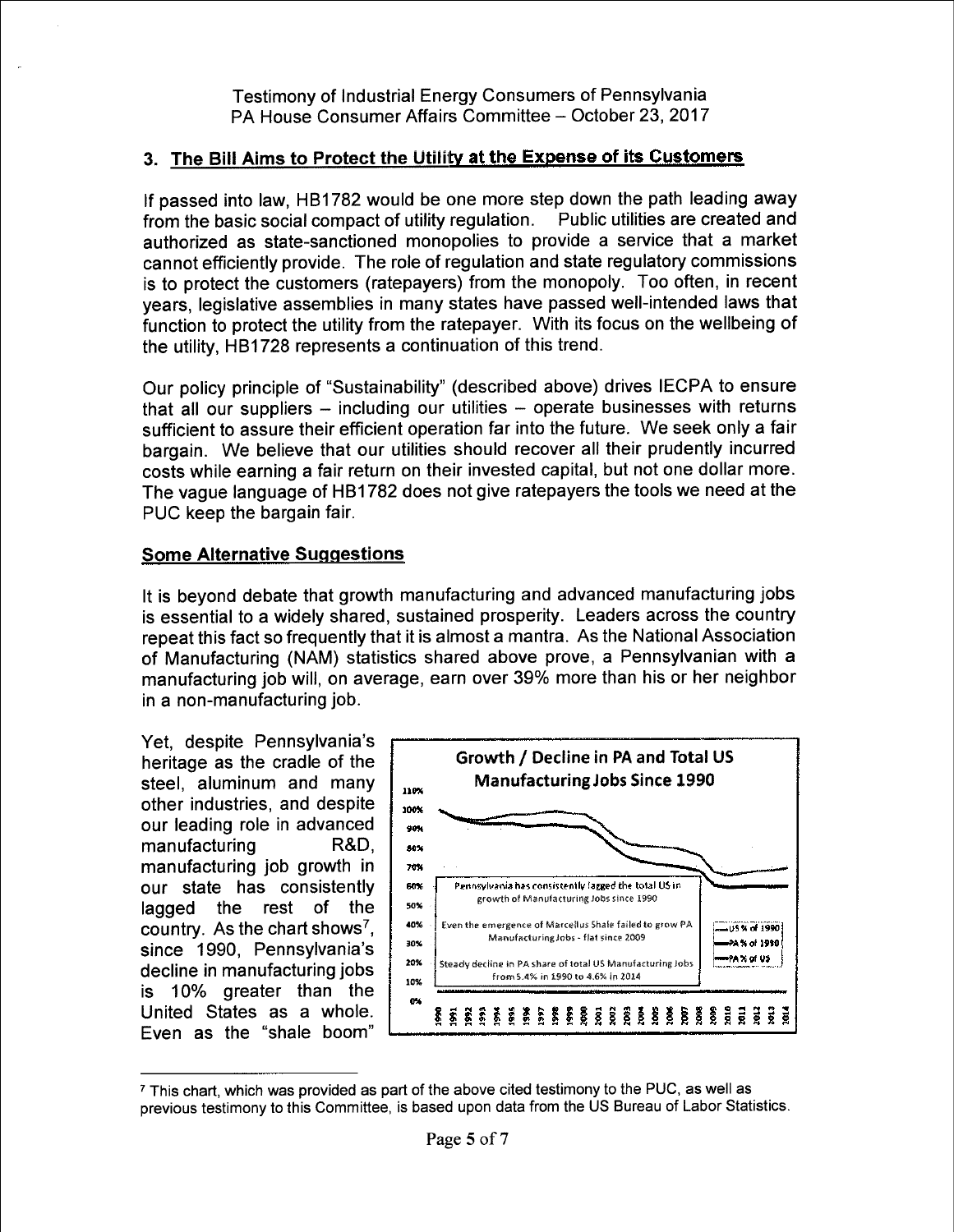has been driving manufacturing growth elsewhere, manufacturing jobs in the state that is literally sitting on top of the Marcellus have been flat since 2009.

It is also beyond debate that energy costs have a huge impact on how effectively EITE businesses, like ours, can compete in national and global markets. Pennsylvania manufacturing, like all of US manufacturing, faces global competition that does not always share the same commitment to fair labor, safety and environmental compliance that increase our costs. Energy is often the only large production input capable of creating a competitive advantage strong enough to counter some of these headwinds. Commonwealth must take in shaping policies that determine how we allocate energy costs, particularly to our EITE businesses.

Hence, it is regrettable that there are so many examples of these considerations being overlooked by those shaping Pennsylvania's energy policy. According to US Department of Energy data, Pennsylvania ranked an undistinguished 26<sup>th</sup> in average industrial electricity rates in 2016<sup>8</sup>. (Ranking among 50 states and D.C.)

It is even more regrettable because this does not need to be so. Pennsylvania burdens, or threatens to burden, its industrial customers with many significant. extra charges:

- © PA Act 129 (2008) compels utilities to include all customers, even large industrial customers with sophisticated, mature energy efficiency programs, in their Energy Efficiency and Conservation Programs<sup>9</sup>.
- Distribution System Improvement Charges (DSIC) are multiplying despite the controls and caps imposed upon them by PA Act  $11^{10}$  of 2012. e
- Gross Receipts Taxes, collected on the energy bill, is a threat that is often seen looming on the horizon when people seek new sources of revenue. ©
- Microgrids and similar initiatives, which could be beneficial, appear in legislation that does not specify scope or cost. e
- Nuclear price supports (subsidies or bailouts depending upon one's perspective) now comprise the latest and largest threat to energy costs that will be paid by Pennsylvania's manufacturers. If the goal is saving a few thousand good jobs we should not put 566,000 equally good jobs at risk. e

Higher costs and/or the threat of higher costs, as advanced by HB1782, discourage the investment needed to grow manufacturing jobs. The aggregate data is clear enough. Businesses that can grow elsewhere have and will continue to elect to do so. They will do so quietly, and we may not know until it is too late.

<sup>&</sup>lt;sup>8</sup> US Energy Information Administration, Electricity Data Browser, October 2017.

<sup>&</sup>lt;sup>9</sup> PA Senate Bill 805 (Boscola), Introduced October 19, 2017 seeks to mitigate this burden. <sup>10</sup> PA Act 11 (2012)